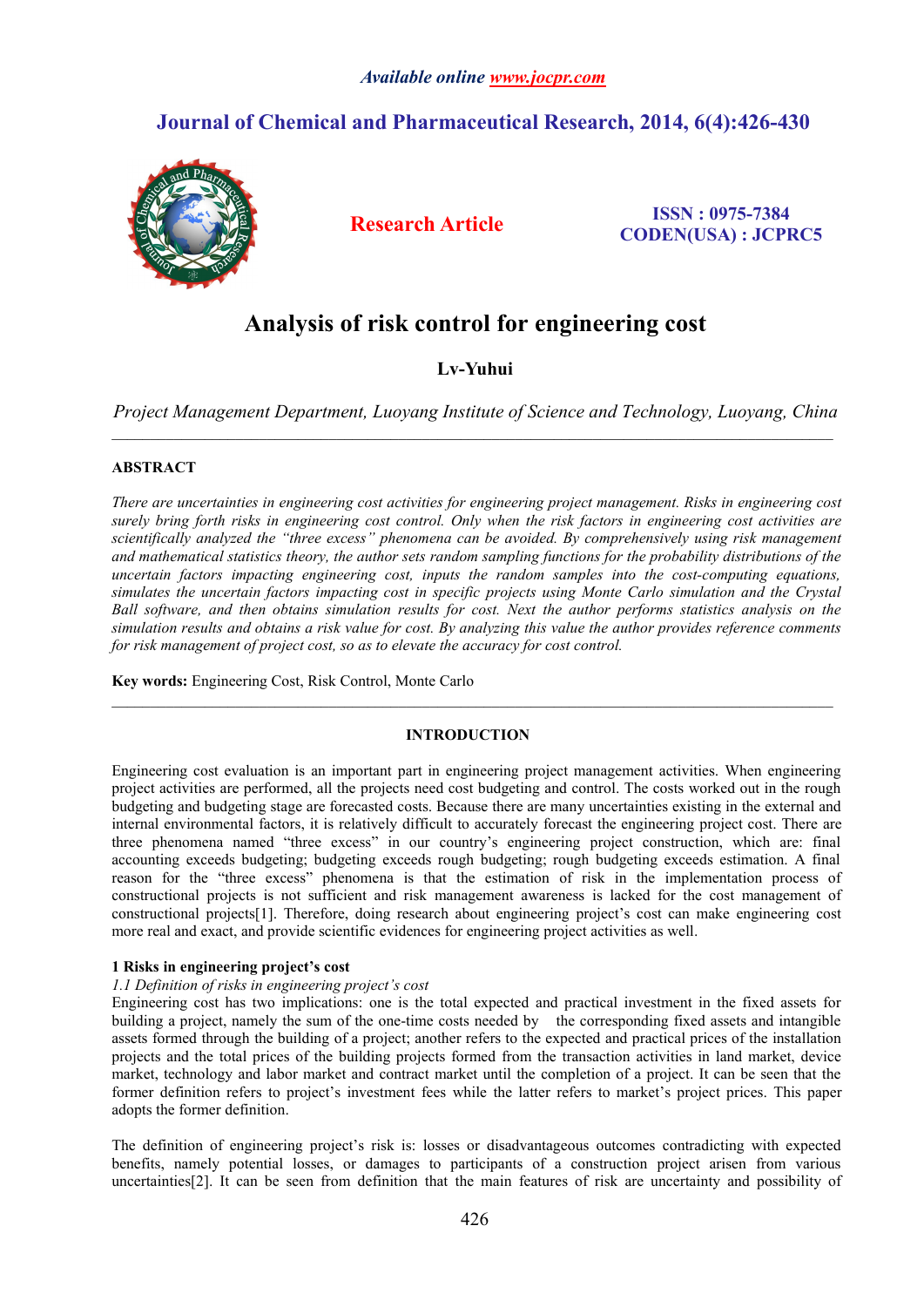### damages.

Combining features of project risk and the basic definition of engineering cost, this paper defines risks in engineering project's cost as the set of uncertain factors affecting the investments during all the stages of project construction to gain expected benefits.

*\_\_\_\_\_\_\_\_\_\_\_\_\_\_\_\_\_\_\_\_\_\_\_\_\_\_\_\_\_\_\_\_\_\_\_\_\_\_\_\_\_\_\_\_\_\_\_\_\_\_\_\_\_\_\_\_\_\_\_\_\_\_\_\_\_\_\_\_\_\_\_\_\_\_\_\_\_\_*

#### *1.2 Risk factors in engineering project's cost*

Main factors causing risks in engineering project's cost to happen include the following several types.

(1)Survey and design factors: incomplete understanding of geological conditions when doing survey, incomplete design contents, unreasonable planning, neglecting of the hardness the construction process.

(2) Construction factors: technological level being unable to meet requirements, management of construction spot not being in place, insufficiency of safety precaution work.

(3) Transaction factors: statement error of contract, missing of term, contract implementation being not in place.

(4) Natural environment factors: force majeure such as storm, blizzard, hurricane, flood and mud avalanche.

(5) Sociological environment factors: happening of inflation, currency variation, material and labor cost rise, adjustment of industry policies by the country, or adoption of new requirement or higher technological standards.

#### *1.3 Risk management for engineering project's cost*

From the above definition of risk in engineering cost, the work of risk management for engineering project's cost is a work that contains the whole construction process and needs collaboration of various participants, exhibiting uncertainty and unpredictability[3]. The risk management work for engineering cost mainly contains the following content.

(1)Forecasting work. Because real engineering activity has not occurred during the designing and bidding stage, all project activities are predictive. Cost work also belongs to predictive works during rough estimation, estimation and budgeting stage. Among them investor's forecasting work is intent on providing basis for the project's decision making while contractor's forecasting work is intent on providing basis for transactional and operational activities.

(2) Evaluation work. Engineering cost is one important basis for evaluating total project investment and an important index for a project's economic feasibility. Enterprise's quota in engineering cost is also an importantbasis for evaluating the contracting enterprise's management level and operational achievement.

(3) Regulation and control work. Engineering cost is an importantindex to controlin project activities. Its function mainly rests on that the country regulates and controls projects utilizing the cost's economic leverage effect, the investing party performs investment control during every investment stage and the contractor and subcontractor performs control on the enterprise's cost running.

#### **2 The risk analysis model for project cost**

The currently used cost computation and analysis is insufficient in evaluating the probability that risks occur in engineering activities. Generally speaking, uncertain factors are simply corrected, which lacks necessary confidence level. In addition, emphasis of cost risk management is put on aspects such as checking working plan budget and reasonably settling accounts during construction stage and there is no detailed method for cost risk management during the preparing stage of construction[4-5]. The cost risk analysis model proposed in this paper is able to provide a quantitative analysis method for cost risk management. It is mainly composed of three parts: engineering project's cost risk identification, cost risk confirmation and cost risk evaluation.

# *2.1 Cost risk identification*

The main job of cost risk identification is to identify which cost risks existin a project's whole process, sub-process until the specific activities of the project and make sure the probabilities of the risky events relevant to the project's cost[6]. The sources of risks in engineering cost mainly include the purchasing cost risk of device, tools, appliances and productive furniture, the project cost risk of building and installation, and other project cost risks.

# *2.2 Cost risk confirmation*

Confirmation of engineering cost risk is mainly intent on confirming the impact the uncertainty of every specific project activity imposes on the quantification of engineering cost and its impacting level on the whole project's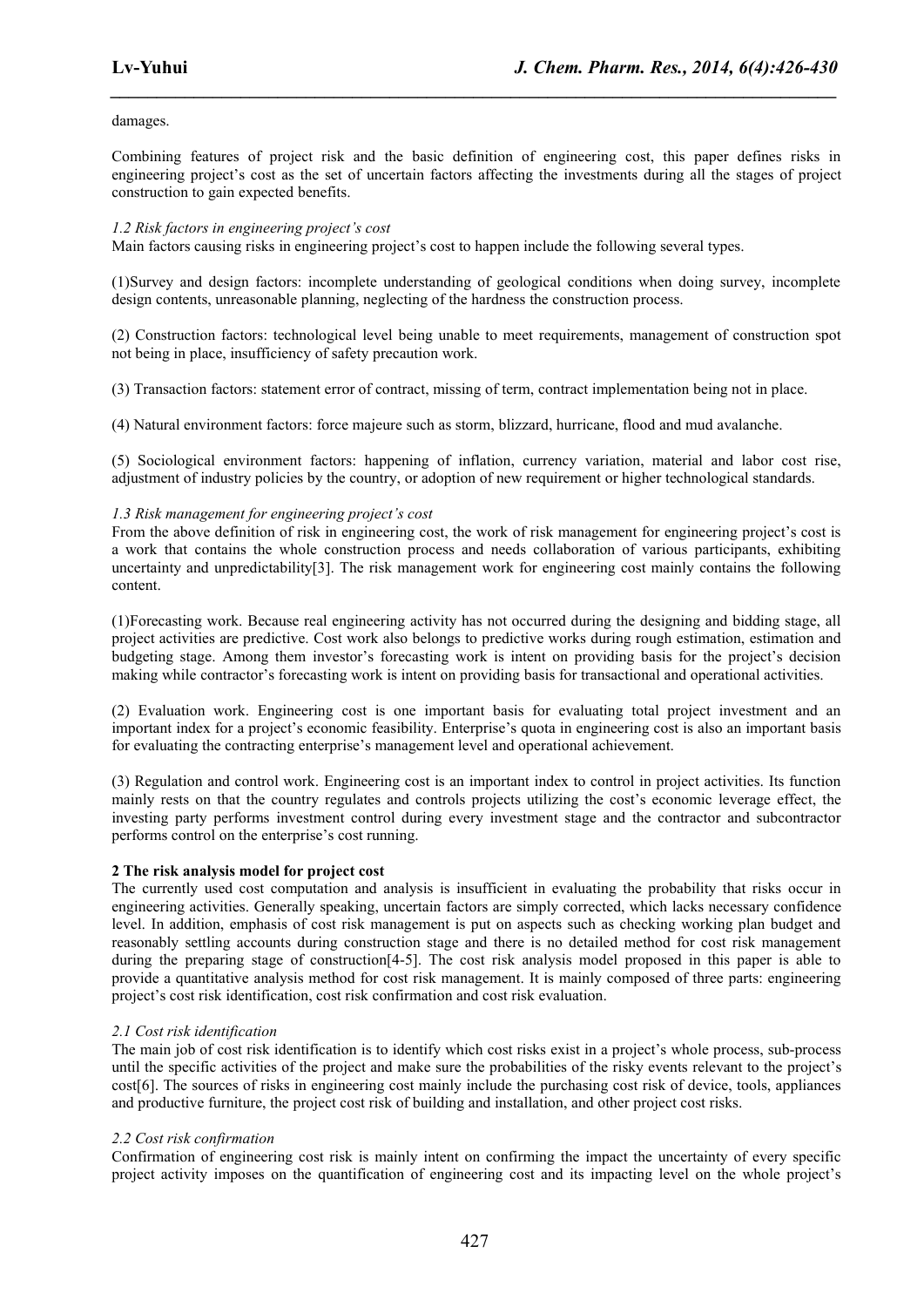cost[7]. This paper mainly utilizes the above-mentioned probability function of every risk factor to confirm the impact a risky event imposes on project cost, and then confirms how much the risks impact an engineering project's cost through the Monte Carlo simulation method[8-9].

*\_\_\_\_\_\_\_\_\_\_\_\_\_\_\_\_\_\_\_\_\_\_\_\_\_\_\_\_\_\_\_\_\_\_\_\_\_\_\_\_\_\_\_\_\_\_\_\_\_\_\_\_\_\_\_\_\_\_\_\_\_\_\_\_\_\_\_\_\_\_\_\_\_\_\_\_\_\_*

The fundamental principle of the Monte Carlo simulation method is that, suppose a function  $Y = f(X1, X2, ..., Xn)$ , where the probability distributions of the variables $(X1, X2, \ldots, Xn)$ are known, the Monte Carlo method then directly or indirectly draws a set of sample values (X1i, X2i, …, Xni) of the random variables (X1, X2, …, Xn), and then confirms the function value Yi =(X1i, X2i, ..., Xni)according to the functional relation between Y and(X<sub>1</sub>,  $X_2, \ldots, X_n$ ). By repeatedly and independently drawing samples several times, a set of sample values Y1, Y2,  $\ldots$ Ym of function Y are obtained. When there are sufficiently enough simulation times, a probability distribution and digital characteristics near the true ones of function Y can be obtained.

The risky factors in project cost have uncertainties and they have different probability distributions. After several times of sample drawing experiment for the risky factors, the probability distribution of the engineering cost's function and its digital characteristics can be simulated. After that, perform cost risk analysis with the data obtained utilizing Monte Carlo simulation.The cost risk is computed as follows.

(1) get a value of the random variable ( $X_1, X_2, ..., X_n$ ) by the random sampling method;

(2) simulate engineering cost, whose functional form is listed in Equation (1), using the Monte Carlo method;

$$
Z = g_1(X1) + g2(X2) + ... + g_n(Xn)
$$
 (1)

(3) Calculate the probability of cost risk, which is calculated by Equation (2).

$$
P = n / N \tag{2}
$$

Where n is the time the simulated value of Z exceeds a prescribed interval, N is the sample capacity, whose value should not be less than 50.

#### 2.3 Cost risk evaluation

Let the value of  $Z$  be simulated N times. When the jth simulated value of  $Z$  goes beyond the acceptable range of the mean value  $Z = \frac{1}{n} \sum Z_j$ , it can be seen that the acceptable value  $Z = \frac{1}{n} \sum Z$  , it can be seen that the acceptable value of cost is exceeded and risky event has occurred.

Let the value of n be increased by 1. According to statistics theory, when P's value is less than 0.25, the probability of risky event is relatively small; the engineering cost for this project can be regarded as having no risk, and meets normal requirement. When P's value is larger than 0.25 and smaller than 0.75 risky event is regarded as being possible to happen and it is needed to perform adjustment and control on the cost of this project. When P's value is greater than 0.75 the probability of risky event is relatively large, the engineering cost risk of this project is regarded as being too large and it is needed to reconsider the project's feasibility.

# **3 Case study of project cost risk**

*3.1 Random number function of cost risk factor*

Purchase cost of device, tools and appliances, and productive furniture belongs to asset category, which is depreciated according to certain depreciating rate and has linear relation with time axis. The distribution of its value can be assumed to be uniformly distributed in the interval  $[a, b]$  when being sampled. The sample function of its random number is shown by Equation (3).

$$
x = R(b - a) + a \tag{3}
$$

The cost of construction and installation projects is calculated by doing statistics for the market price of manpower, machine and material in recent years. The statistical sample should have normal distribution. When doing random sampling, its value can be assumed to have a normal distribution with parameter ( $\mu$ ,  $\sigma$ ). The sample function of random number is shown by Equation (4), where Rk is a random number uniformly distributed in interval  $\lceil 0, 1 \rceil$ .

$$
f(x) = \sigma Rk + \mu \tag{4}
$$

Other project costs are recorded according to certain rates, and are related to the computed purchase cost of device, tools and appliances, and productive furniture, as wellas the cost of construction and installation project. Their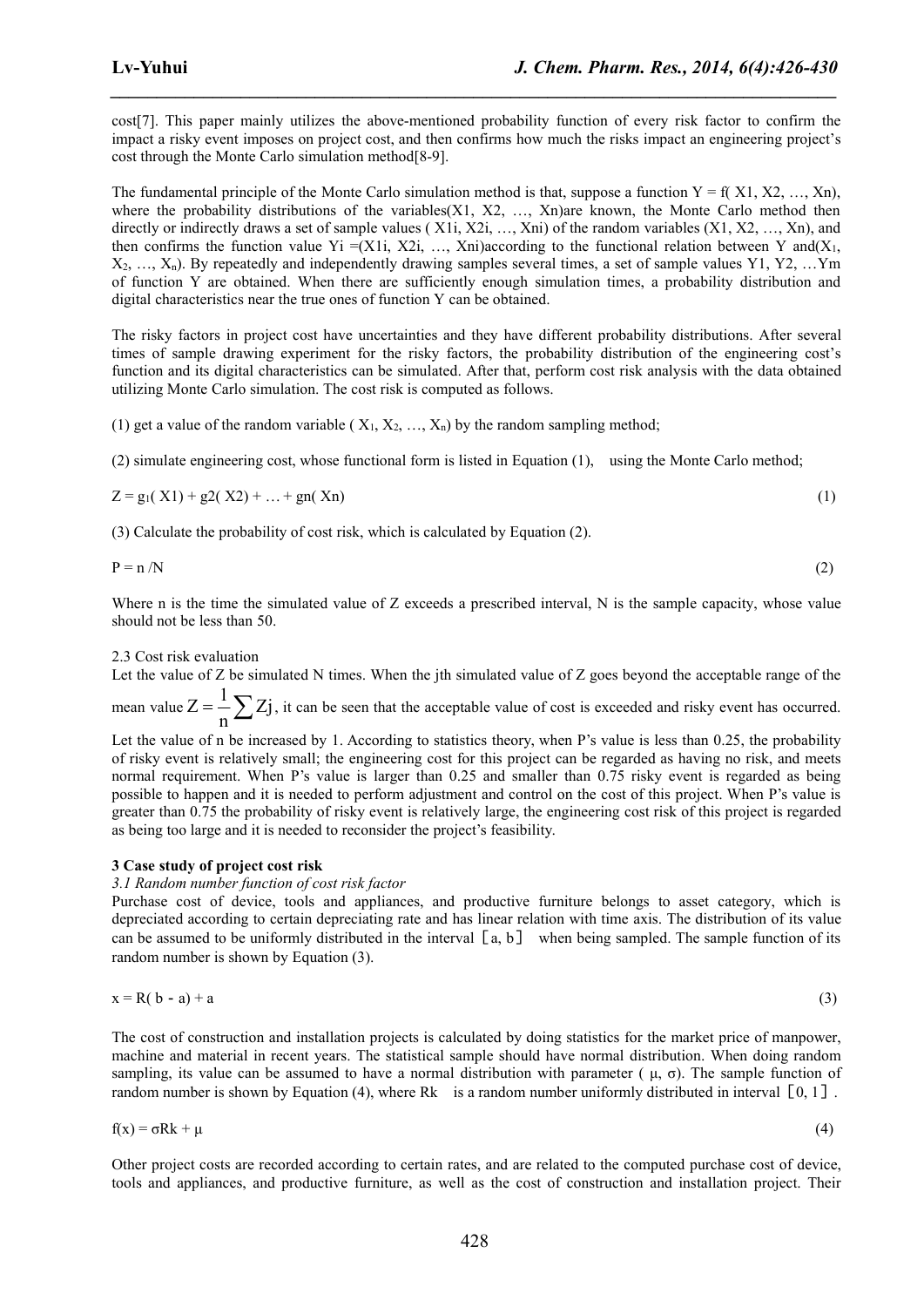*\_\_\_\_\_\_\_\_\_\_\_\_\_\_\_\_\_\_\_\_\_\_\_\_\_\_\_\_\_\_\_\_\_\_\_\_\_\_\_\_\_\_\_\_\_\_\_\_\_\_\_\_\_\_\_\_\_\_\_\_\_\_\_\_\_\_\_\_\_\_\_\_\_\_\_\_\_\_*

value can be assumed to have triangular distribution in interval  $[a, c]$ , as listed in Equation (5).

$$
\begin{cases}\nx = c - \sqrt{(1 - R)(c - b)(c - a)} & R > \frac{b - a}{c - a} \\
x = a + \sqrt{R(b - a)(c - a)} & R \leq \frac{b - a}{c - a}\n\end{cases}
$$
\n(5)

#### *3.2 Project's cost risk simulation*

In order to verify the feasibility of the cost risk model, take a city's municipal engineering project to perform simulation and estimation.When doing simulation and analysis for the engineering project cost, mainly search price variation and rate change of manpower, material and machine in the recent several years, then perform simulation according to their respective random sampling function, and finally get the simulated result of project cost. In sampling function (3) a takes the value of 356 355, b takes the value of 365 234; in sampling function (4) μ takes the value of 3323 623, σ takes the value of 1323; in sampling function (5) a takes the value of 23652, b takes the value of 21321, and c takes the value of 16 000.

Table 1 is the result of doing 100 times' simulation using Crystal Ball. Suppose the prescribed interval range of Z is  $[(1-0.07), (1+0.05)]$ , and the time that the range is exceeded is recorded as the risky frequency number.

| Simulation result | Simulation result | Simulation result | Simulation result | Simulation result |
|-------------------|-------------------|-------------------|-------------------|-------------------|
| 3 7 1 3 8 5 1     | 3 708 414         | 3 693 716         | 3710622           | 3 694 203         |
| 3 7 1 3 5 9 1     | 3702096           | 3 695 774         | 3 710 720         | 3 709 235         |
| 3 698 316         | 3 693 077         | 3 701 179         | 3 694 711         | 3689888           |
| 3 691 801         | 3 695 602         | 3 710 325         | 3 705 459         | 3 693 934         |
| 3 695 626         | 3 692 192         | 3 699 808         | 3698989           | 3 691 087         |
| 3 697 566         | 3 699 082         | 3 709 482         | 3 699 879         | 3 699 147         |
| 3 695 691         | 3 694 127         | 3 694 315         | 3 707 742         | 3 698 268         |
| 3 694 510         | 3 694 963         | 3 707 124         | 3 694 434         | 3 689 293         |
| 3 7 1 7 6 8 3     | 3 698 506         | 3697688           | 3 694 888         | 3 695 798         |
| 3 709 746         | 3 691 812         | 3 698 403         | 3 713 335         | 3 709 249         |
| 3 696 058         | 3 689 792         | 3 707 604         | 3 697 115         | 3 704 204         |
| 3 709 361         | 3 7 14 1 16       | 3 703 608         | 3709798           | 3 695 596         |
| 3 697 157         | 3 691 775         | 3 7 10 1 34       | 3 706 024         | 3 707 376         |
| 3 706 694         | 3 687 498         | 3 699 755         | 3 690 978         | 3 711 506         |
| 3 692 873         | 3 713 793         | 3 699 686         | 3 696 404         | 3 696 434         |
| 3 695 166         | 3 695 840         | 3 707 832         | 3710781           | 3 699 370         |
| 3 708 947         | 3 696 241         | 3 705 021         | 3 694 886         | 3 689 272         |
| 3 698 237         | 3 711 093         | 3 694 351         | 3 696 673         | 3 700 944         |
| 3 707 962         | 3 691 879         | 3 697 465         | 3 706 033         | 3 713 757         |
| 3 696 857         | 3 695 285         | 3 695 952         | 3 711 147         | 3 696 505         |

#### **Table 1 Simulation result of engineering project cost**

#### *3.3 Risk evaluation of project cost*

It can be counted from Table 1 the time the simulated value of Z exceeds the prescribed interval range. Here the prescribed interval of Z's value takes mean value. The mean value of the simulation result is 3 700 598 and the sample capacity is 100. It can be obtained from Equation (2) for computing cost risk probability that the risky probability of cost 0.61, implying that risky event is possible to happen, and the cost of this project needs to be adjusted and controlled.

#### **CONCLUSION**

Risk management of engineering project's cost is one of the important jobs in project management activities. In the past the emphasis of managing cost risk in practice activities were put on construction stage and cost risk management in construction preparation stage were usually neglected. This paper studied engineering cost risk, took risky factors impacting engineering cost into account, proposed a cost analysis model by utilizing Monte Carlo simulation method, simulated the uncertain variables in cost, obtained the confidence interval of cost, and makes the work of cost risk management be settled on a sound basis.

#### **REFERENCES**

[1]Qi-Anbang.Total Cost Management of Project.Nankai University Press, Tianjin,**2000**:196-197. [2]James. R. Evans, David. L.Olson. Simulation and Risk Analysis. Shanghai People's Publishing House. Shanghai,**2001**.